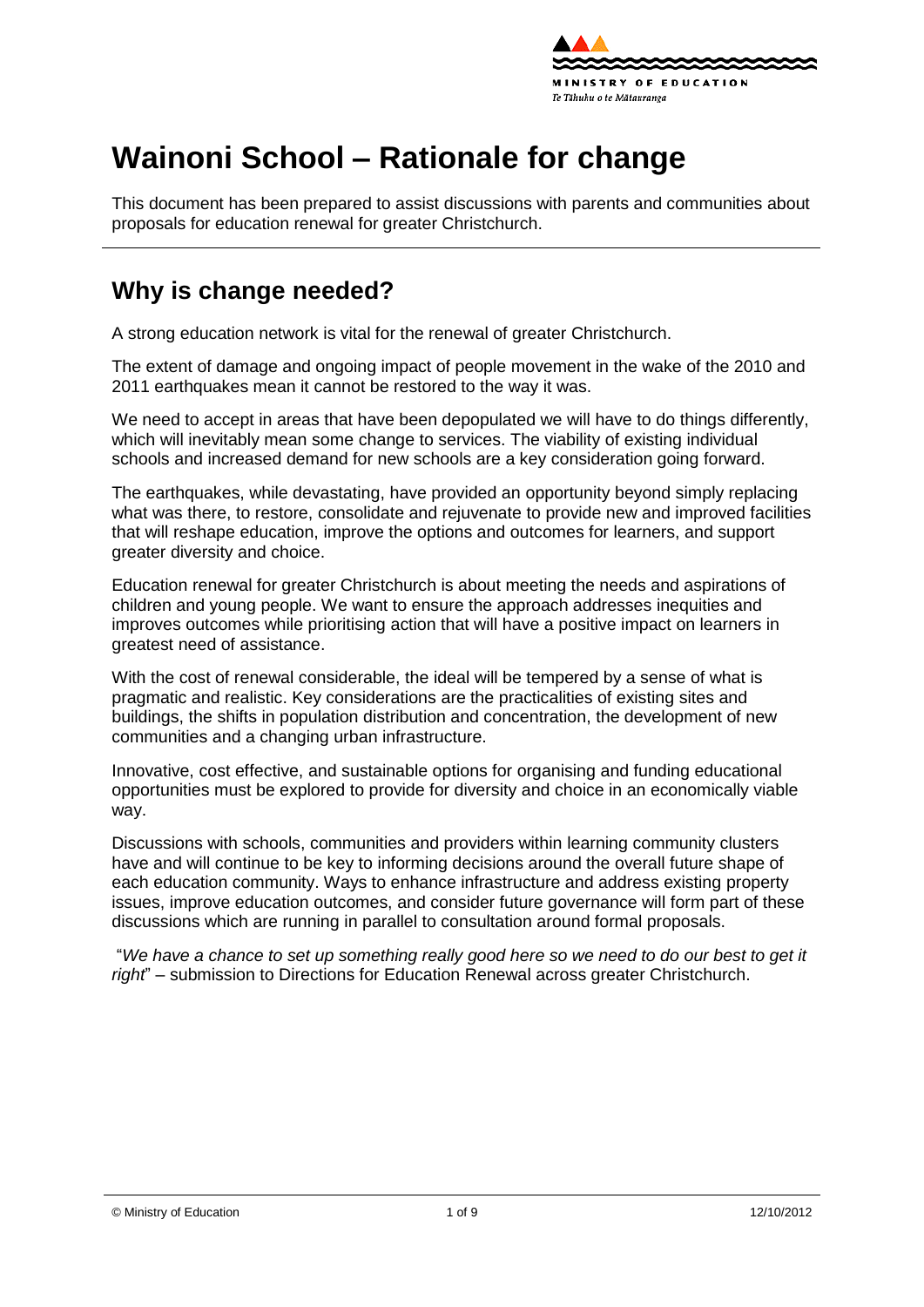# **Why is it proposed my school close?**

People movement and land and or building damage as a result of the earthquakes are the catalysts for change across the network across greater Christchurch.

Many school buildings suffered significant damage, school sites have been compromised and there were 4,311 fewer student enrolments across greater Christchurch at July 2012 compared to July 2010 $^1$ .

Even before the earthquake there were around 5,000 spaces already under utilised in the network

There are five schools in the Aranui cluster. Since July 2010, their combined school roll has fallen by almost 500 learners. For example, Wainoni School now has just 92 learners and less than 30% utilisation.

All five schools have earthquake related damage.

Schools would be very expensive to remediate, particularly where they have relatively small rolls. For example, Aranui School – which is full but has just 149 learners – would cost \$4 million to remediate.

Given the significant level of investment required to remediate all five schools, there is an opportunity to enhance the quality of the infrastructure and also support enhanced learner achievement, engagement and participation in education

Closing all five Aranui schools and establishing a new Aranui Community Campus with a range of wrap around community, sporting and educational services is proposed. Early childhood, tertiary, social, and sporting organisations could operate from the campus to provide an innovative learning hub that would fundamentally change how education is delivered in this community.

No sites have been selected for this future provision.

### **Land**

Surrounding land is a combination of CERA technical category 2 (TC2) and technical category 3 (TC3).

Preliminary assessments suggest geotechnical considerations are likely to be a factor when undertaking development at this site. Significant foundation engineering is likely to be required.

### **Buildings**

The buildings on the Wainoni School site have suffered some degree of earthquake damage. This covers a wide spectrum from minor cracking to ceiling and wall finishes to realigning piles.

Some of these buildings will also require earthquake strengthening. Detailed Engineering Evaluations (DEE"s) have commenced and are scheduled for completion early 2013; these reports will confirm the exact scale of this work.

There are currently no weather tightness issues known at the school as assessed by the national survey and subsequent inspections.

<sup>1</sup>  $1$  This figure includes international fee-paying students.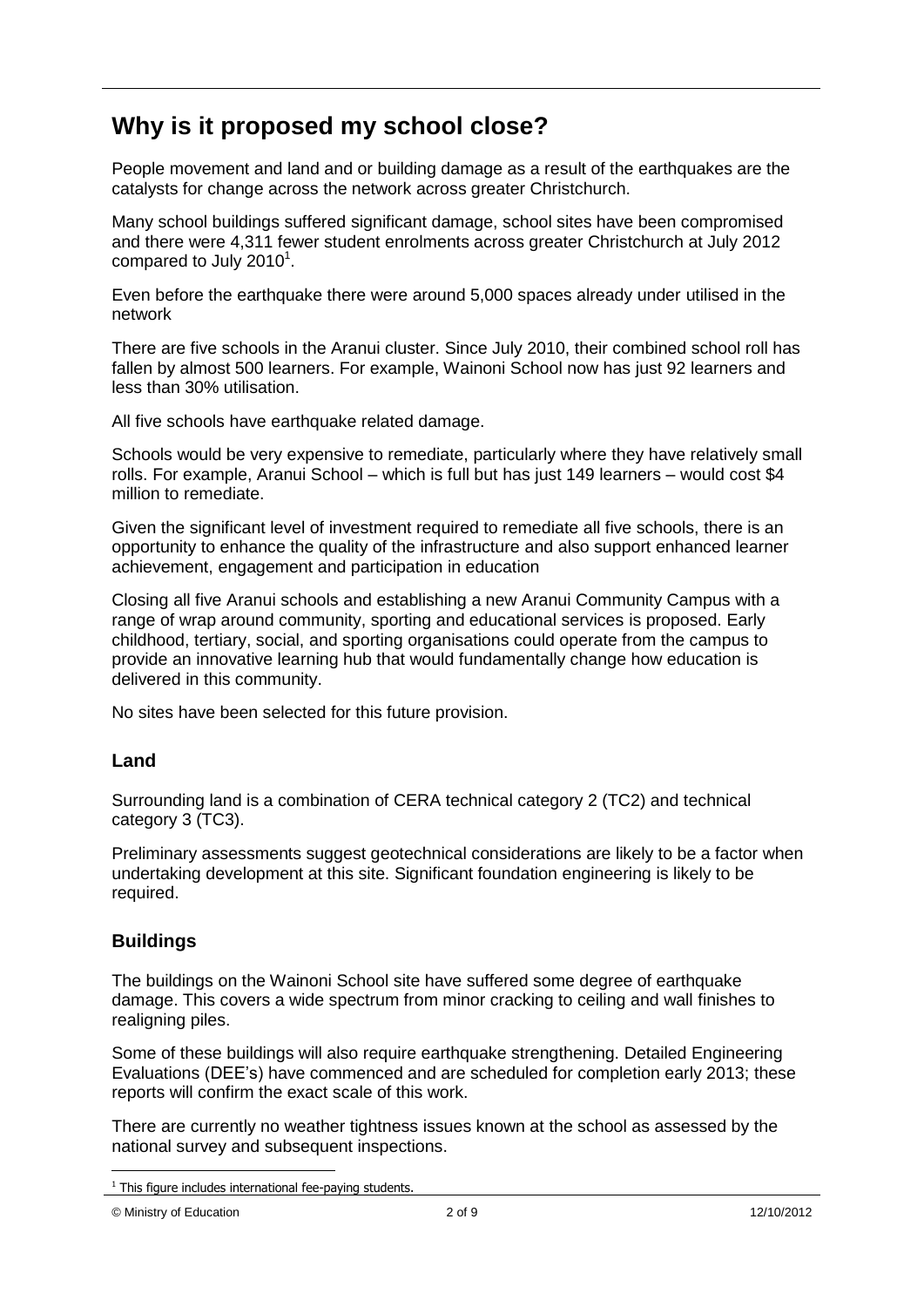#### **Indicative Ten Year Property Cost\***

| Indicative Ten Year Property Costs for Wainoni School                                                                                      | \$5.6 million |
|--------------------------------------------------------------------------------------------------------------------------------------------|---------------|
| Note: This figure may vary from amounts previously presented and may be<br>subject to change when more detailed assessments are completed. |               |

The above costs are predominately made up of structural strengthening works.

*\*These preliminary cost estimates are based upon information, data and research carried out by external parties. They are dependent on the information and assumptions included. While these results may vary as further information and/or assumptions are modified, these preliminary estimates will continue to provide the initial basis for costs of these projects.*

#### *Cost estimate information*

**For condition assessment** – a physical site inspection was undertaken of every building to evaluate the anticipated maintenance requirements at each school for the next 10 years.

**For assessing earthquake damage** – the recording and quantifying of earthquake damage and indicative repair costs from all events was undertaken. These reports were reviewed by professional loss adjustors and are being used to support the Ministry"s insurance claim.

**For assessing structural strengthening** – Information gathered via a national desktop study and during site visits by project managers and engineers has informed indicative assessments around strengthening which have been, or are being confirmed through the Detailed Engineering Evaluation (DEE) process. All follow up site specific invasive investigations are being carried out by qualified engineers who interpret the findings and recommend further testing as appropriate.

**For assessing weather tightness** – cost estimates were developed as part of a national survey of school buildings. Further detailed assessments were carried out on buildings identified through this exercise.

#### **People**

Wainoni School had a roll of 92 at July 2012 which is less than the roll in 2008 and 2010.

| <b>Name</b>                       | <b>School Type</b>      | <b>Authority</b>  | 2008 | 2010 | 2012 |
|-----------------------------------|-------------------------|-------------------|------|------|------|
| St James School (Aranui)          | Contributing (Year 1-6) | State: Integrated | 106  | 101  | 86   |
| Aranui High School                | Secondary (Year 9-15)   | State             | 622  | 650  | 502  |
| Aranui School<br>(Christchurch)   | Full Primary (Year 1-8) | State             | 242  | 209  | 149  |
| Avondale School<br>(Christchurch) | Contributing (Year 1-6) | State             | 494  | 485  | 335  |
| Chisnallwood Intermediate         | Intermediate (Year 7-8) | <b>State</b>      | 785  | 805  | 746  |

*Rolls of schools in the cluster: Total July rolls 2008, 2010, 2012<sup>2</sup>*

1

 $2$  July School Rolls are total July rolls, excluding international fee paying students.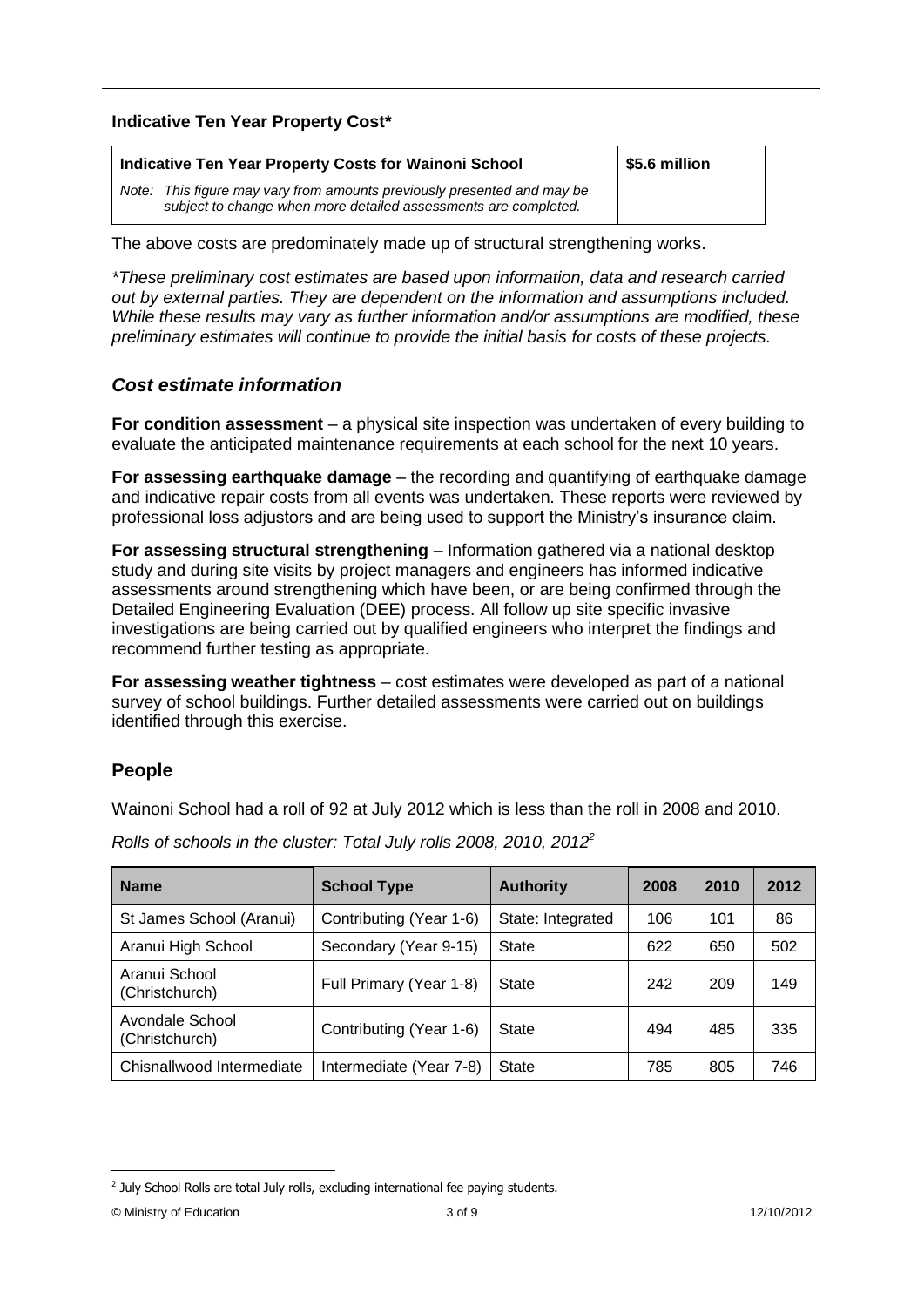| <b>Name</b>    | <b>School Type</b>      | <b>Authority</b> | 2008  | 2010  | 2012  |
|----------------|-------------------------|------------------|-------|-------|-------|
| Wainoni School | Full Primary (Year 1-8) | State            | 139   | 128   | 92    |
| Total          |                         |                  | 2,388 | 2,378 | 1,910 |

#### *Student Distribution patterns***<sup>3</sup>**

*Based on July 2012 student address data:*

Of the 1223 year 1-8 students residing in the Aranui cluster at July 2012, 1081 (88%) reside within 1 km of an appropriate state education provider in the cluster<sup>4</sup>.

Thirty six percent of the 1223 year 1-8 students in the Aranui cluster reside within 1 km of more than one appropriate state education provider in the cluster.

Of the 142 Year 1-8 students residing more than 1 km from an appropriate Aranui state education provider, 123 (87%) reside within the current enrolment scheme of Linwood North School, which is proposed to become a full primary (year 1-8) school. Of these students, 89 live within 1 km of Linwood North School.

Analysis of July 2012 student address data shows around 86% of the 1,223 year 1-8 students living within the Aranui cluster attended a state school, 14% were enrolled at state integrated schools and less than 1% were enrolled at private schools.

Ninety percent of the 737 year 9-15 students living within the Aranui cluster attended a state school, 9% were enrolled at state integrated schools and less than 1% were enrolled at private schools.

*Schools with the highest number of enrolments of year 1-8 students living within the Aranui cluster, July 2012 student address data.*

| <b>School</b>                      | <b>Authority</b>  | # students <sup>5</sup> | $% ^{6}$ |
|------------------------------------|-------------------|-------------------------|----------|
| Avondale School (Christchurch)     | State             | 270                     | 22%      |
| Chisnallwood Intermediate          | State             | 170                     | 14%      |
| Aranui School (Christchurch)       | State             | 130                     | 11%      |
| St James School (Aranui)           | State: Integrated | 77                      | 6%       |
| Wainoni School                     | State             | 76                      | 6%       |
| Burwood School                     | State             | 46                      | 4%       |
| <b>Central New Brighton School</b> | State             | 44                      | 4%       |
| South New Brighton School          | State             | 39                      | 3%       |
| Freeville School                   | State             | 36                      | 3%       |
| Linwood North School               | State             | 27                      | 2%       |

<sup>&</sup>lt;u>.</u> <sup>3</sup> Analysis includes all crown 'funded' students only, i.e. regular, regular adult, returning adult & extramural. It reflects the student's home address – which bears no relationship to the school they were enrolled at. Not all student records were address matched.

<sup>4</sup> Taking into account the mix of Contributing Primary, Full Primary, and Intermediate Schools which makes up Year 1-8 education provision in the cluster.

<sup>&</sup>lt;sup>5</sup> Number of all year 1-8 students in the cluster that attend a given school

 $6$  Percentage of all year 1-8 students in the cluster that attend a given school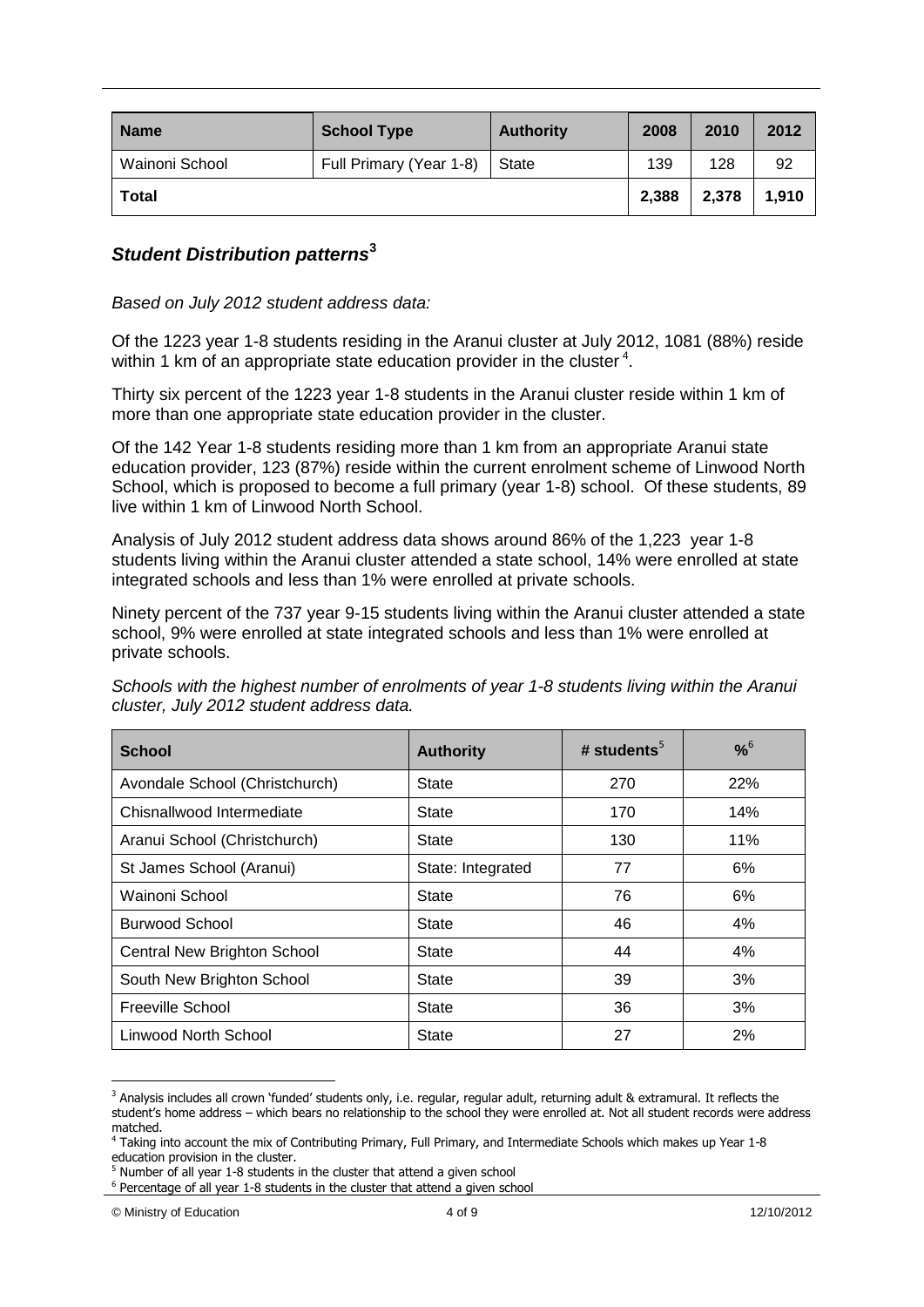*Note: Chisnallwood Intermediate's enrolment zone extends north to Windsor School, and draws students from across both Aranui and Parklands clusters, and to a lesser extent Brighton, Shirley and Linwood clusters.*

*Schools with the highest number of enrolments of year 9-15 students living within the Aranui cluster, July 2012 student address data.*

| <b>School</b>                     | <b>Authority</b>  | # students <sup><math>\prime</math></sup> | $% ^{8}$ |
|-----------------------------------|-------------------|-------------------------------------------|----------|
| Aranui High School                | State             | 268                                       | 36%      |
| Shirley Boys' High School         | <b>State</b>      | 104                                       | 14%      |
| Linwood College                   | <b>State</b>      | 87                                        | 12%      |
| Avonside Girls' High School       | <b>State</b>      | 82                                        | 11%      |
| <b>Hagley Community College</b>   | State             | 42                                        | 6%       |
| Mairehau High School              | State             | 29                                        | 4%       |
| <b>Catholic Cathedral College</b> | State: Integrated | 20                                        | 3%       |
| Middleton Grange School           | State: Integrated | 15                                        | 2%       |
| <b>Burnside High School</b>       | State             | 13                                        | 2%       |
| Marian College                    | State: Integrated | 11                                        | 1%       |

*Note: Aranui High School also draws 40 students from the Brighton cluster, 35 from Parklands cluster and 56 from the Linwood cluster, as it is the closest provider of secondary education for many of these students.*

### *Population change<sup>9</sup>*

There are large areas of CERA 'Red Zones' in and around the Aranui cluster.

Ten percent (270) of the 2,587 March 2010 year 1-15 student address records*<sup>10</sup>* within the cluster were within the areas now classed as CERA "Red Zones" *<sup>11</sup>* .

At March 2012, approximately 2% (83) of the 1,996 year 1-15 students residing in the cluster lived within these areas.

This shows that while the majority of students have left their red zone residences, a significant number of families remain in these areas at this stage. There has also been a significant reduction in the number of students living in non-red zone properties in the cluster.

There is no large scale greenfield residential development proposed.

The scale of household decline in this cluster is expected to impact significantly on demand for primary schooling in this area (as has been experienced in 2012).

The Ministry will continue to work with agencies such as the Christchurch City Council and CERA on projected population change.

1

 $<sup>7</sup>$  Number of all year 9-15 students in the cluster that attend a given school</sup>

<sup>&</sup>lt;sup>8</sup> Percentage of all year 9-15 students in the cluster that attend a given school

*<sup>9</sup>* March data has been used for the comparison across the period 2010 to 2012, as no relevant historical July student address data exists.

<sup>&</sup>lt;sup>10</sup> Student address records are geocoded (address matched) records from the respective school roll returns. Not all records were address matched.

<sup>&</sup>lt;sup>11</sup> CERA Red Zone data at 24 August 2012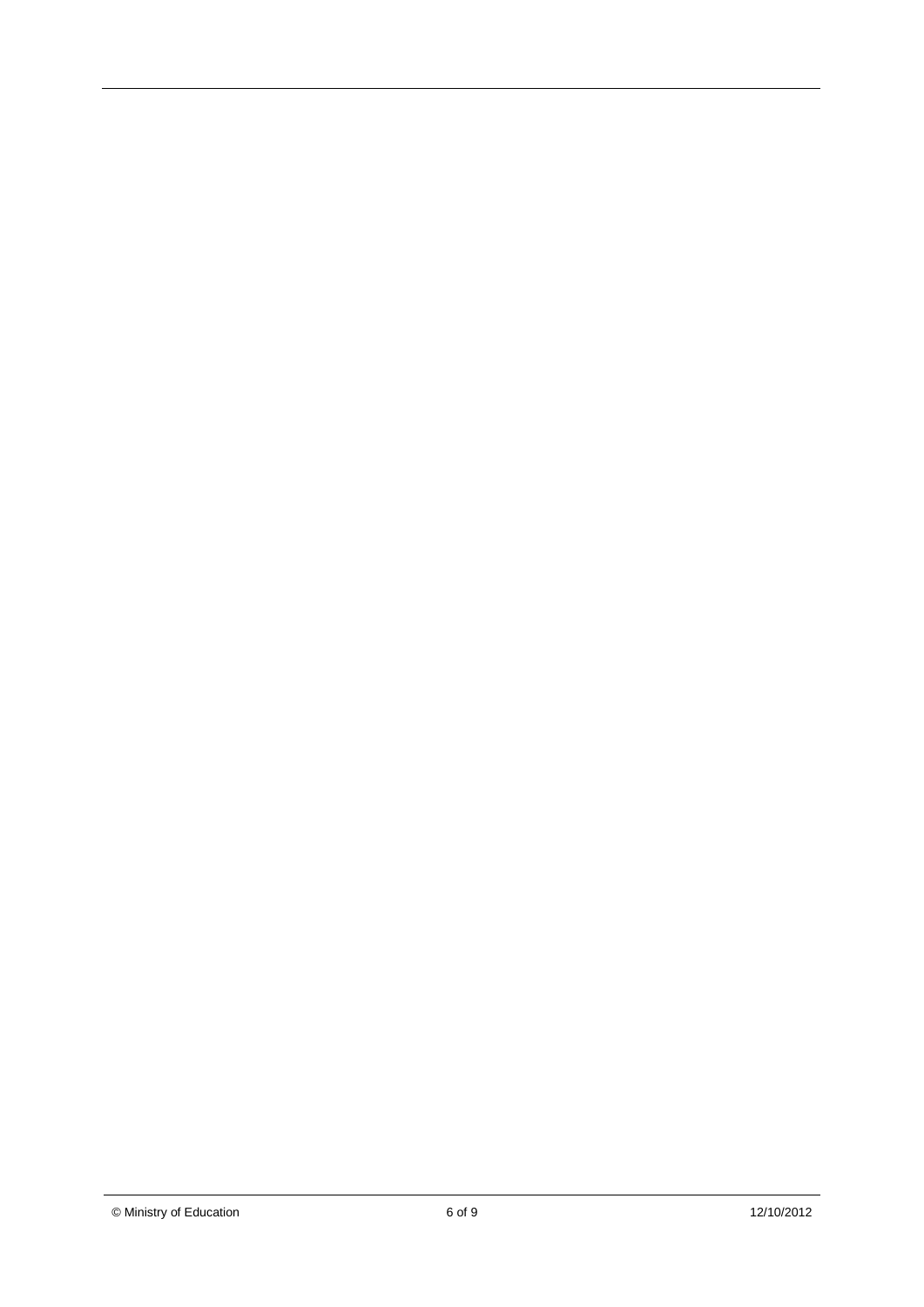### **What would proposed closure mean for the school and its community?**

Closing Wainoni School would enable funding to be invested in enhanced education provision for all learners across the Aranui cluster to support the provision of modern learning environments for a larger number of students.

Given the significant level of investment required to remediate all five schools there is an opportunity to not only enhance the quality of the infrastructure but also support enhanced learner achievement, engagement and participation in education.

Discussions will be held with the schools and community to determine the shape of future provision.

The proposal is to create a new campus that could provide provision for all learners with a range of wrap around community, sporting and educational services.

Early childhood, tertiary, social, and sporting organisations could operate from the campus to provide an innovative learning hub that would fundamentally change how education is delivered in this community.

Such a facility would encapsulate the desire for school to remain at the heart of the community continuing to nurture students from early learning through to secondary and beyond.

Beyond simply replacing what was there, new and improved facilities in Aranui will reshape education, improve the options and outcomes for learners, and support greater diversity and choice.

Year 1-13 schools are not new. There are a number already operating throughout New Zealand, predominately in rural areas. There is also the ability to have a school within a school concept to allow a junior, middle, and senior school on the one site.

The current consultation round aims to seek the respective schools in the Aranui cluster and their education community"s feedback on the proposal including how it might look and operate.

There is also the ability to consider what facilities could be shared and used with the community.

No sites have been selected for future provision but it is envisaged this is an opportunity to share land and facilities with other central and local government agencies

Safe and inspiring learning environments are key to meeting the New Zealand Property vision for greater Christchurch schools, which means:

- Ensuring any health and safety and infrastructural issues are addressed  $\bullet$
- Taking into account whole of life cost considerations, to allow cost over the life of the asset, rather than initial capital cost to drive repair or replacement decisions
- Enabling all entitlement teaching spaces to be upgraded to meet the "Sheerin" Core  $\bullet$ modern learning environment standard – which has a strong focus on heating lighting, acoustics, ventilation and ICT infrastructure upgrades.

This will include the provision of appropriate shared facilities across schools within a cluster that can be used by both schools and the community and other agencies as appropriate.

<sup>©</sup> Ministry of Education 7 of 9 12/10/2012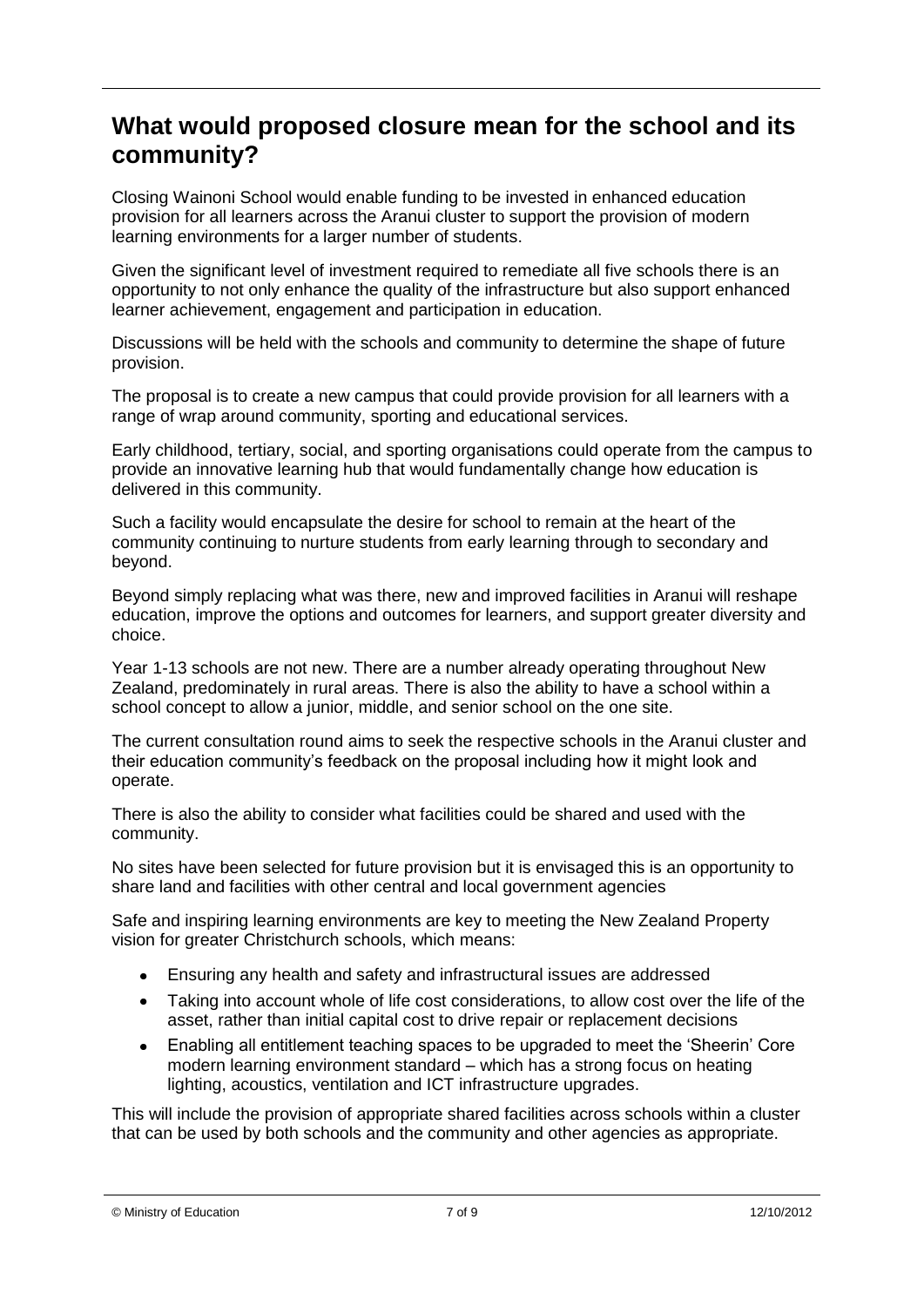The Ministry will ensure appropriate provision for learners within this cluster to support any changes that may result from consultation.

The Ministry will provide information around enrolment options to families and provide required support.

The provisions of the respective employment agreements will apply for staff.

If a decision to close is made the school property will go into a disposal process.

# **How would the proposed closure of my school fit into the overall plan for my learning community cluster?**

Renewal focuses on the cluster of provision within an education community and the collective impact of people movement and land and building damage across the entire provision within the cluster.

The future of your learners should continue to feature in the wider discussion, especially given significant change is proposed across the Aranui cluster.

In the first instance this is because the cluster may have thoughts it wishes to contribute during consultation around alternative options that will meet the overarching needs of this cluster to not only revitalise infrastructure but also enhance educational outcomes across this education community.

The cluster will also need to consider how learners might be accommodated in the future should a decision be made to close this school and others also proposed for closure. The cluster would want to consider how enhanced provision that might be required to support moving student populations might look.

This includes consideration of the proposal for a new Aranui Community Campus with a range of wrap around community, sporting and educational services that would fundamentally change how education is delivered in this community.

# **Facts and Figures**

**School Rolls** are confirmed total 1 July rolls, excluding international fee paying students.

**Student Distribution data** is drawn primarily from the address matched July 2012 School roll return dataset (excluding international fee paying students). Where March 2010 and March 2012 student address data has been used, the use of these datasets is indicated.

Individual student records have been cleaned of all sensitive data and address matched (geocoded) to street addresses. Not all student records were address matched, as some records were not able to be geocoded, and student records identified with a privacy risk indicator have been excluded from the data. Across all schools in greater Christchurch, approximately 95% of records were address matched.

Where a school has an enrolment scheme, this is legally defined in a written description and is available from the relevant school. School enrolment scheme "home zones" or "school zones" are legally defined in the written description, and the display of any enrolment zone in a map is only a visual representation of the written description. School enrolment schemes, enrolment zones, and associated maps are reviewed periodically

**Land and infrastructure information** has been drawn from a variety of sources as outlined above.